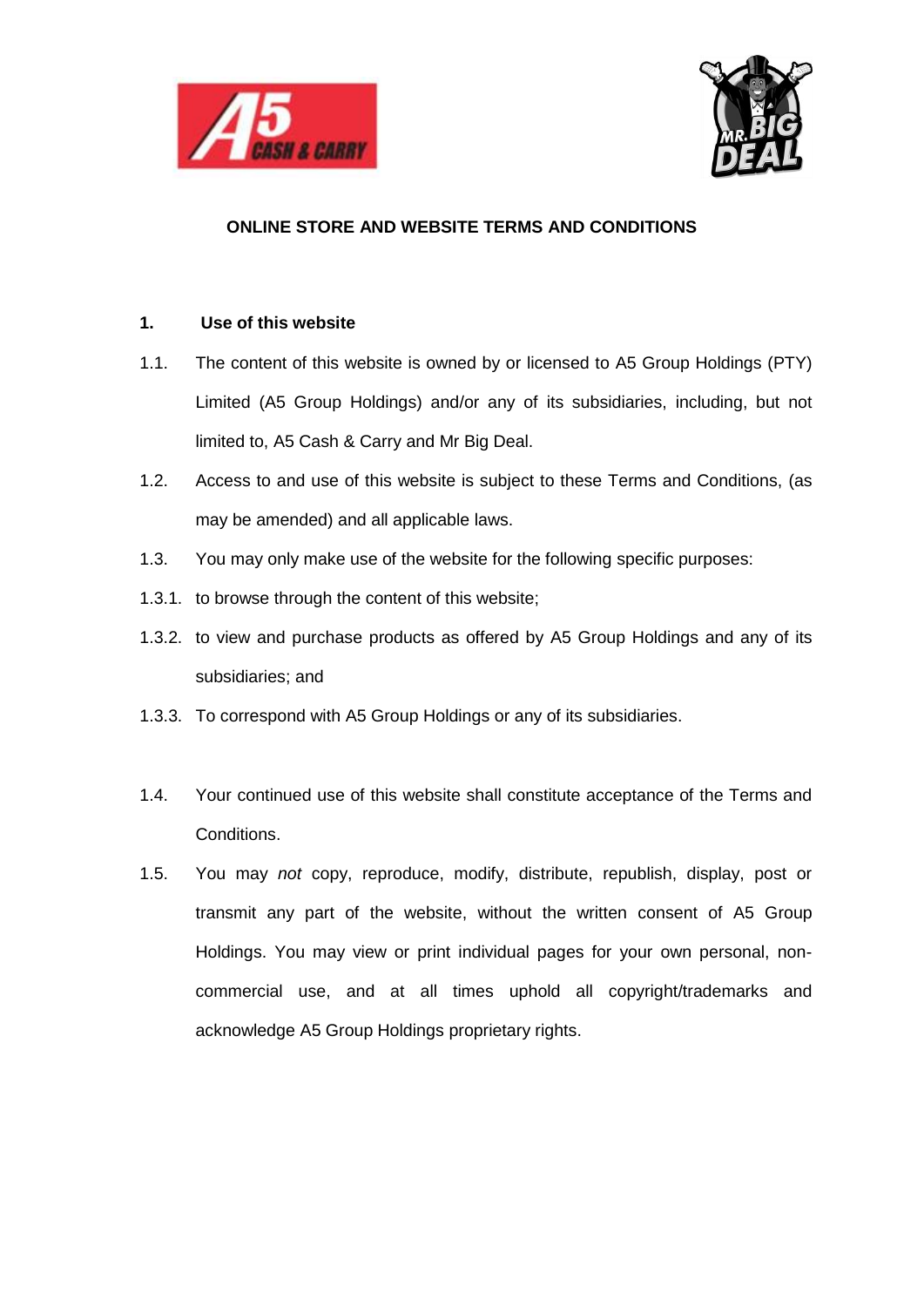



# **2. Intellectual Property Rights**

- 2.1. All Proprietary rights (including, but not limited to, the trademarks, copyright, intellectual property and patent rights) in this Website, and the content thereof belong to A5 Group Holdings at all time.
- 2.2. The content you may submit to this computer system will remain your property, however, you hereby grant A5 Group Holdings an irrevocable, perpetual, worldwide, transferable, sub-licensable and royalty-free license to use such content, free from any restriction, but in accordance with all legislation and regulation and on the basis as if A5 Group Holdings were the owners thereof.
- 2.3. To obtain permission for the commercial use of any content on this site or should you require any further information contact A5 Group Holdings on the email address provided on the website.

# 3. **Content**

- 3.1. A5 Group Holdings make no representations or warranties of any kind, express or implied, as to the operation of this website and the content, unless specified herein or on the website expressly. You expressly agree that you use this website at your own risk.
- 3.2. A5 Group Holdings make no representations or warranties about the suitability or correctness of the content that is included on or otherwise made available to you through the website, or about the soundness, completeness and accuracy of any of the content. Accordingly, you agree that you will not hold A5 Group Holdings liable for any claim of whatsoever nature, including, lawsuits, legal proceedings, damage, costs, interest, special, incidental, consequential or indirect damages, including damages for loss of profits, loss of business or downtime, arising out of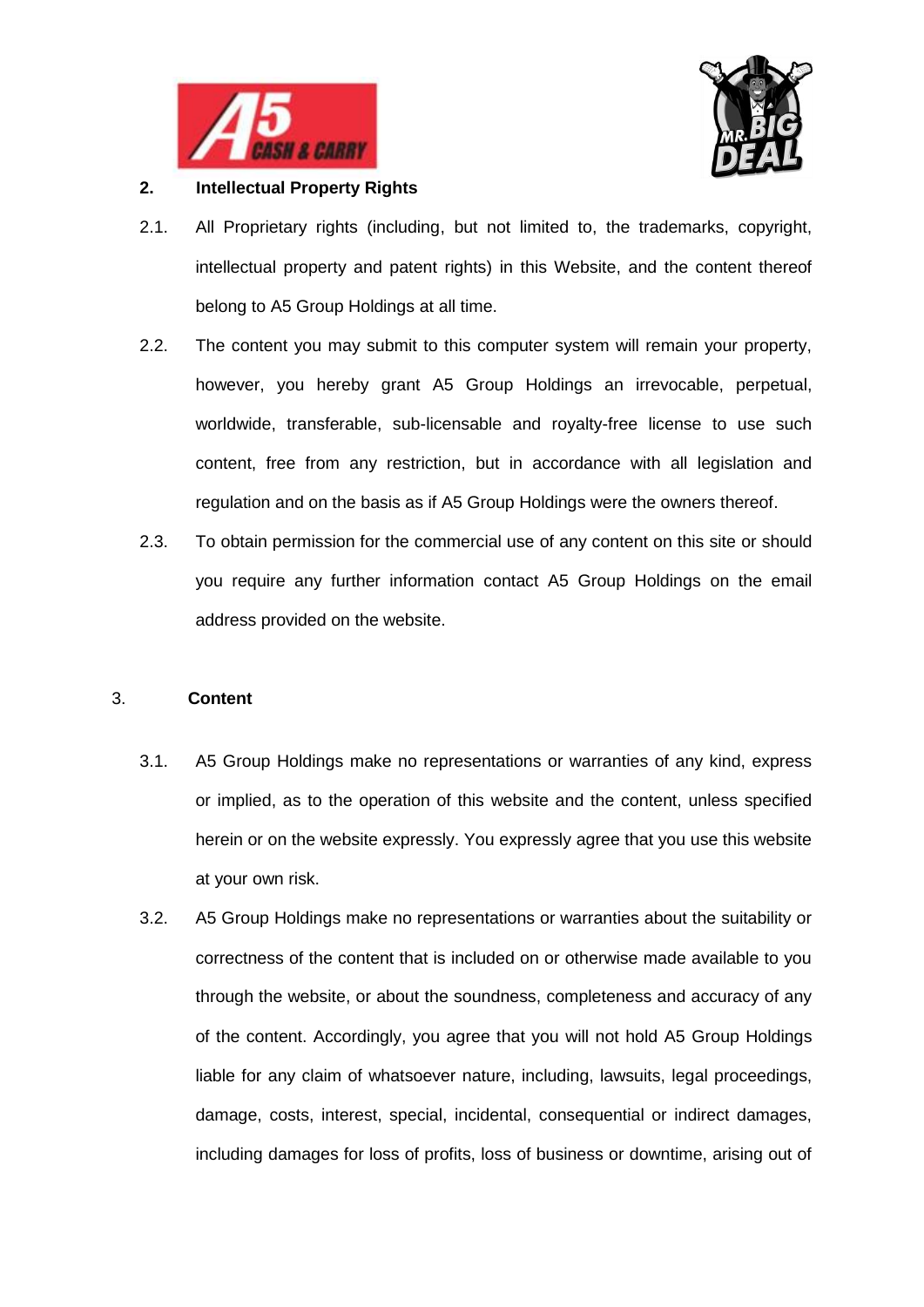



or relating to your use of the website or any content that you access on the Website.

3.3. The website may contain certain images or links to third party websites, which are not under our control, nor are they maintained by A5 Group Holdings. A5 Group Holdings will not be liable for any loss or damage suffered by you as a result of using the links provided on the website.

#### 4. **Limitation of Liability**

- 4.1. This website should only be used for information purposes.
- 4.2. A5 Group Holdings does not warrant that the Website, Content, our servers and/or any electronic communications sent by, or from us, are free from viruses or other harmful components, and nor shall A5 Group Holdings or any of its subsidiaries be liable for any damage arising from such a virus or harmful component.
- 4.3. A5 Group Holdings will not be liable for any damage of any kind arising from your use of the Website, or from any Content, including, but not limited to, direct, incidental and/or consequential damage, unless otherwise specified in writing.
- 4.4. You will be responsible for damages of any kind should you use the website in breach of these Terms.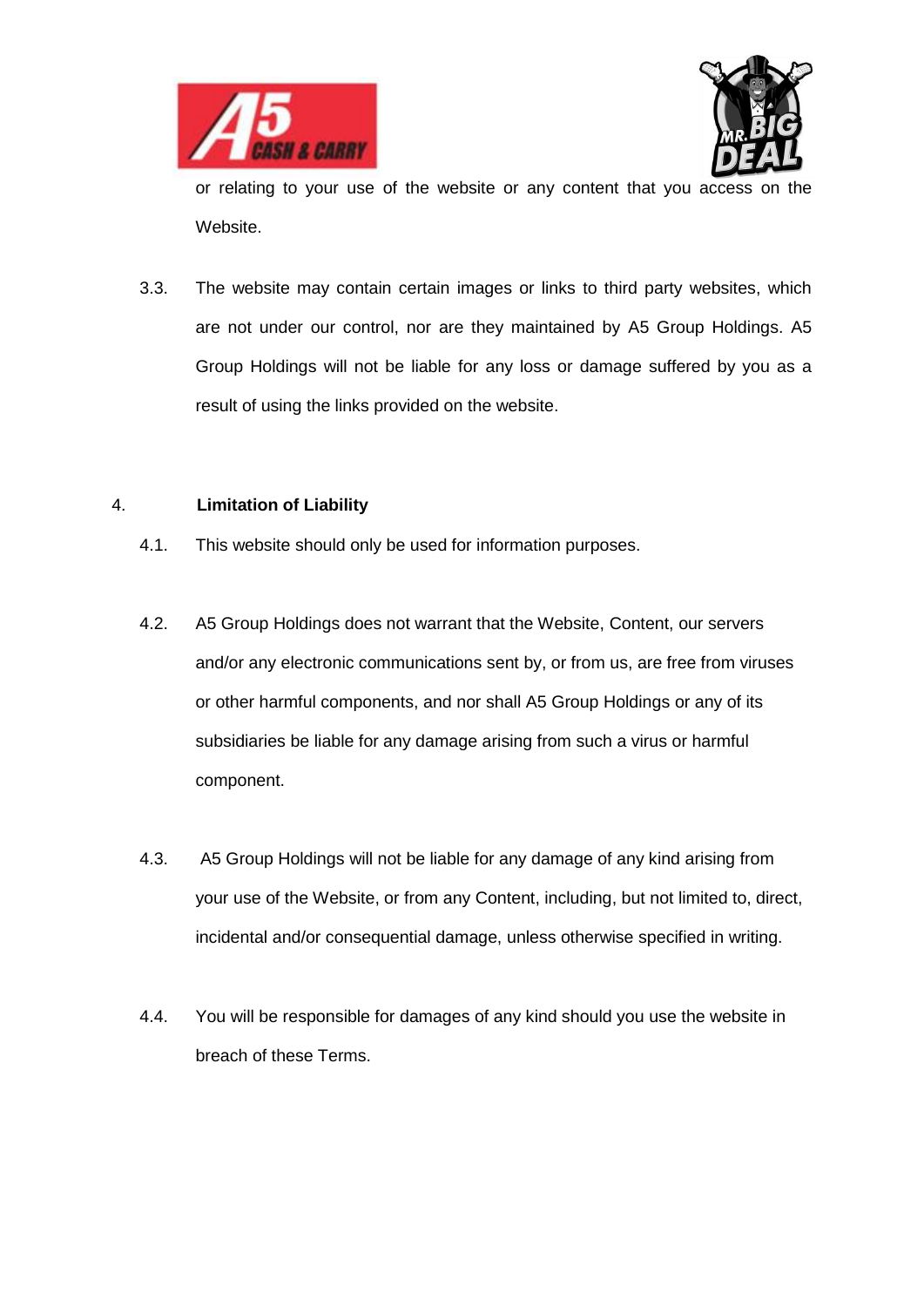



# 5. **Privacy Policy**

- 5.1. A5 Group Holdings is committed to protecting your personal information. Your personal information refers to any information that can be used to identify you as an individual, and includes your name, identity number, contact details and bank account information.
- 5.2. By giving A5 Group Holdings your personal information, you consent to the use of it in order for A5 Group Holdings to monitor their services provided to you, to improve those services and personalise your use of their services. A5 Group Holdings may also use such information to inform you about changes in the services that they offer and/or about features they may think you would find of interest. A5 Group Holdings also permit the affiliated entities and subsidiaries in their company group to inform you about products or services they offer that might interest you.
- 5.3. A5 Group Holdings may monitor and keep records of any visits to the website and/or communication that you may send to, or receive from the website and may use, publish and disclose such communications for any lawful purpose.
- 5.4. If you have provided A5 Group Holdings with your credit card details, A5 Group Holdings will use all its reasonable endeavours to encrypt such information, and take all reasonable steps to prevent the unauthorised access and use of such information.
- 5.5. Your credit card details will not be disclosed to any third parties, unless obligated to do so for any lawful purpose.
- 5.6. "Cookies" are small pieces of information that are stored on your computer's hard drive by your browser. A5 Group Holdings may use cookies in future to enable us to personalise your visits to our website and simplify your order process.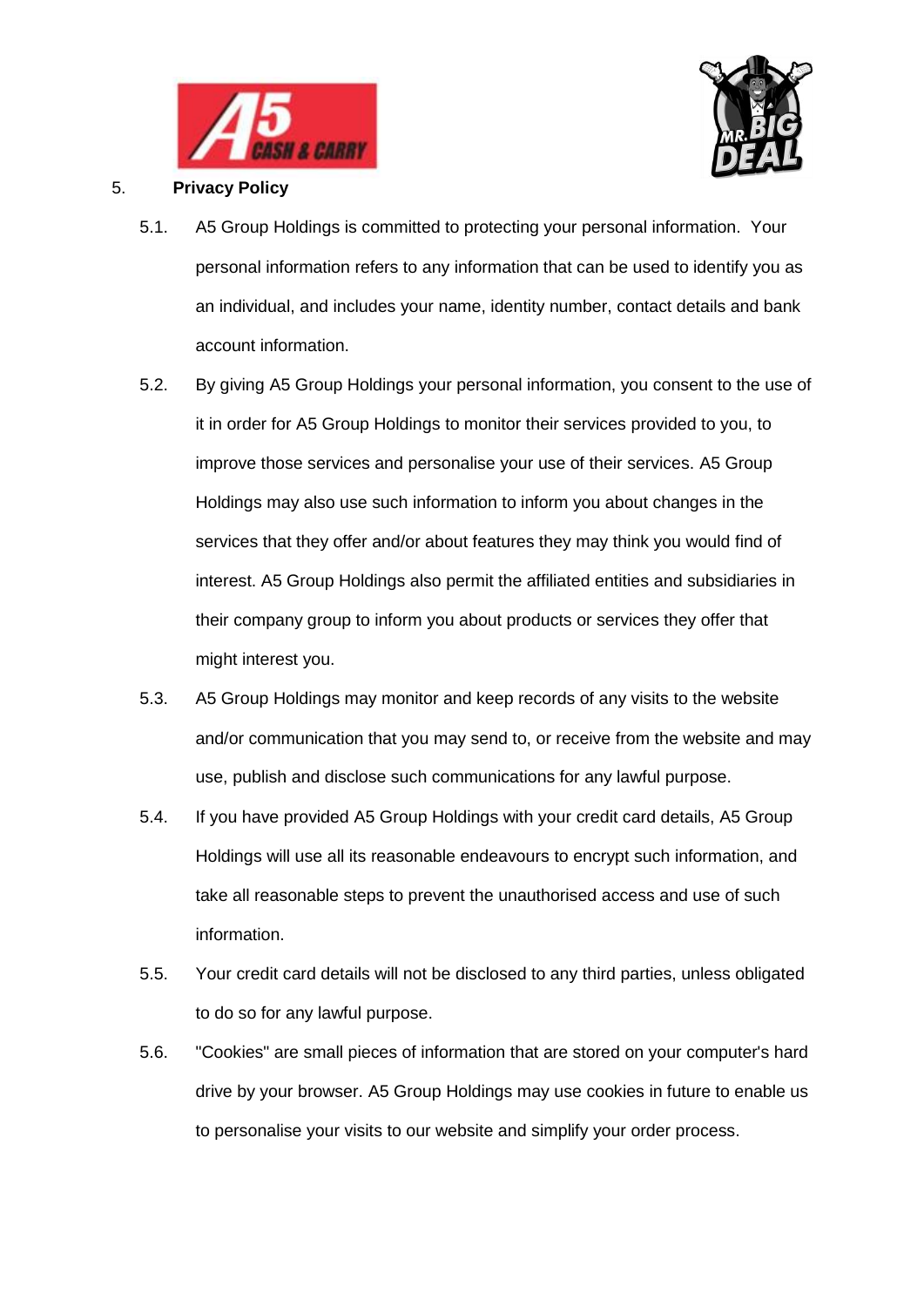



5.7. Please note that you will require the 'cookies' on your browser to be enabled in order to use these services and for the website to function correctly.

#### 6. **Agreement of Sale**

6.1. An agreement of an online sale will only come into effect once you have electronically submitted a correctly completed order, for one or more products, and payment is either authorised, or received by A5 Group Holdings and reflects in A5 Group Holdings bank account.

# 7. **Changes to the Website and/or the Terms**

7.1. A5 Group Holdings reserve the right, without notice and in their sole and absolute discretion, to make changes to the website and/or these terms. It is your responsibility to review these terms on each occasion prior making use of A5 Group Holdings services. If you continue to use this systems and services after the amended terms of use has been published, it shall constitute an acceptance of the amended terms of use.

# 8. **Governing Law and Jurisdiction**

8.1. This Website is hosted, controlled and operated within the Republic of South Africa, and is therefore governed by South African laws.

# 9. **Security**

9.1. Any person that delivers or attempts to deliver any damaging code to the website, or attempts to gain unauthorised access to any page on the website shall be prosecuted and damages shall be claimed in the event that A5 Group Holdings suffers any damage or loss as a result of such conduct.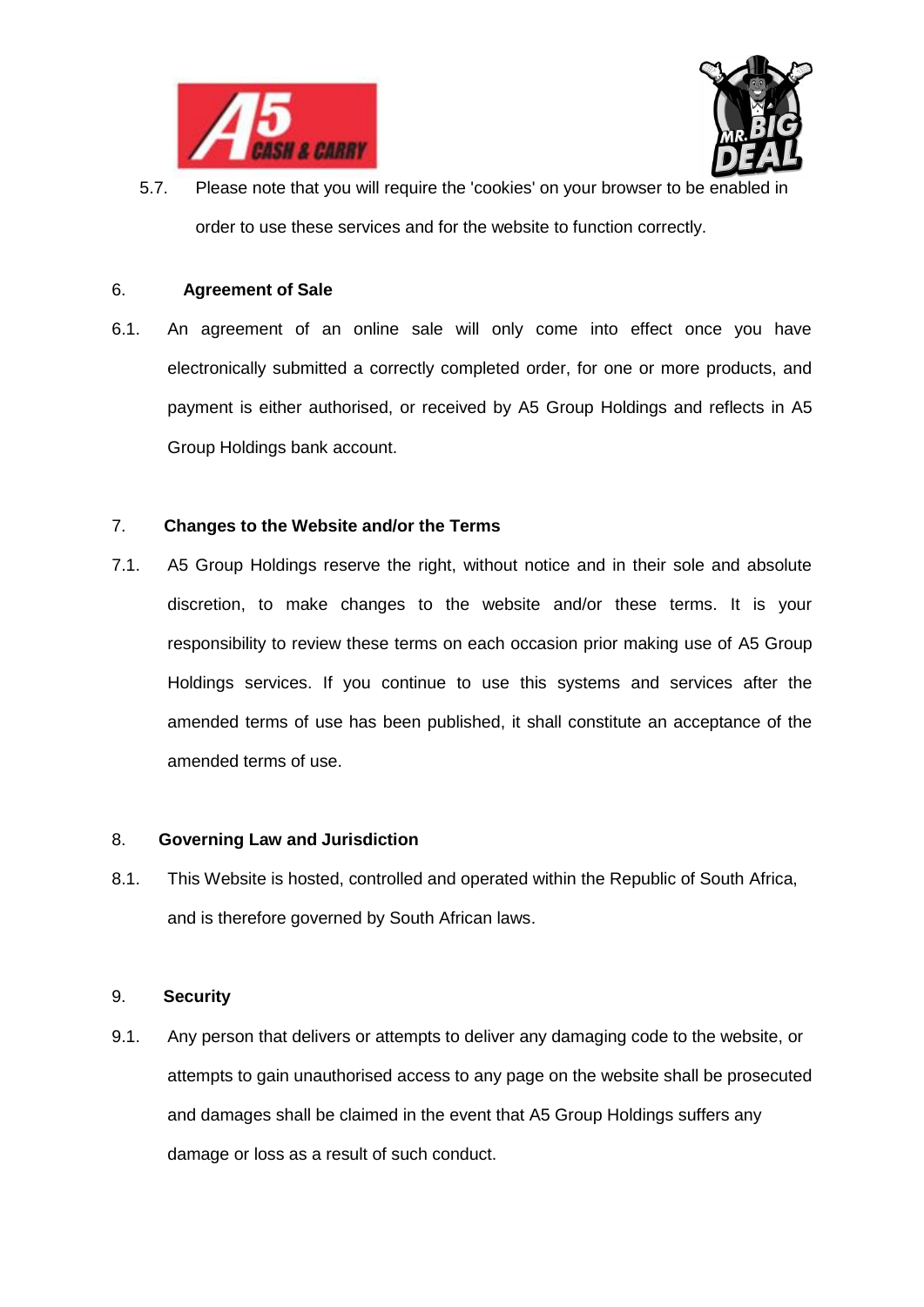



9.2. You agree and warrant that your log-in name and password shall be used for your personal use only and never be disclosed to any third party. Any losses incurred due to transactions occurring by anyone using your log-in details shall be your responsibility only and A5 Group Holdings shall bear no responsibility in any way arising from such conduct.

#### 10. **Disputes**

10.1. Save for urgent or interim relief, which may be granted by a competent court, in the event of any dispute of any nature whatsoever arising between you and A5 Group Holdings on any matter provided for in, or arising out of these Terms and Conditions, and not resolved through the Customer Relations Department of A5 Group Holdings, then such dispute shall be submitted to private arbitration in terms of the Expedited Rules of the Arbitration Foundation of South Africa. Arbitration proceedings shall be conducted in Durban in English.

#### 11. *Domicilium*

11.1. A5 Group Holdings chooses as its *domicilium citandi et executandi* for all purposes under these T&C, whether in respect of court process, notice, or other documents or communication of whatsoever nature, the following address:

#### **108 Victoria Street, Durban, Kwazulu-Natal**.

#### 12. **Disclaimer**

12.1. A5 Group Holdings are in no way responsible or liable for any loss, liability, damage (whether direct, indirect, special or consequential) or expense of any nature whatsoever, which may be suffered as a result of, or which may be attributable, directly or indirectly, to the use of, or reliance upon any information, links or service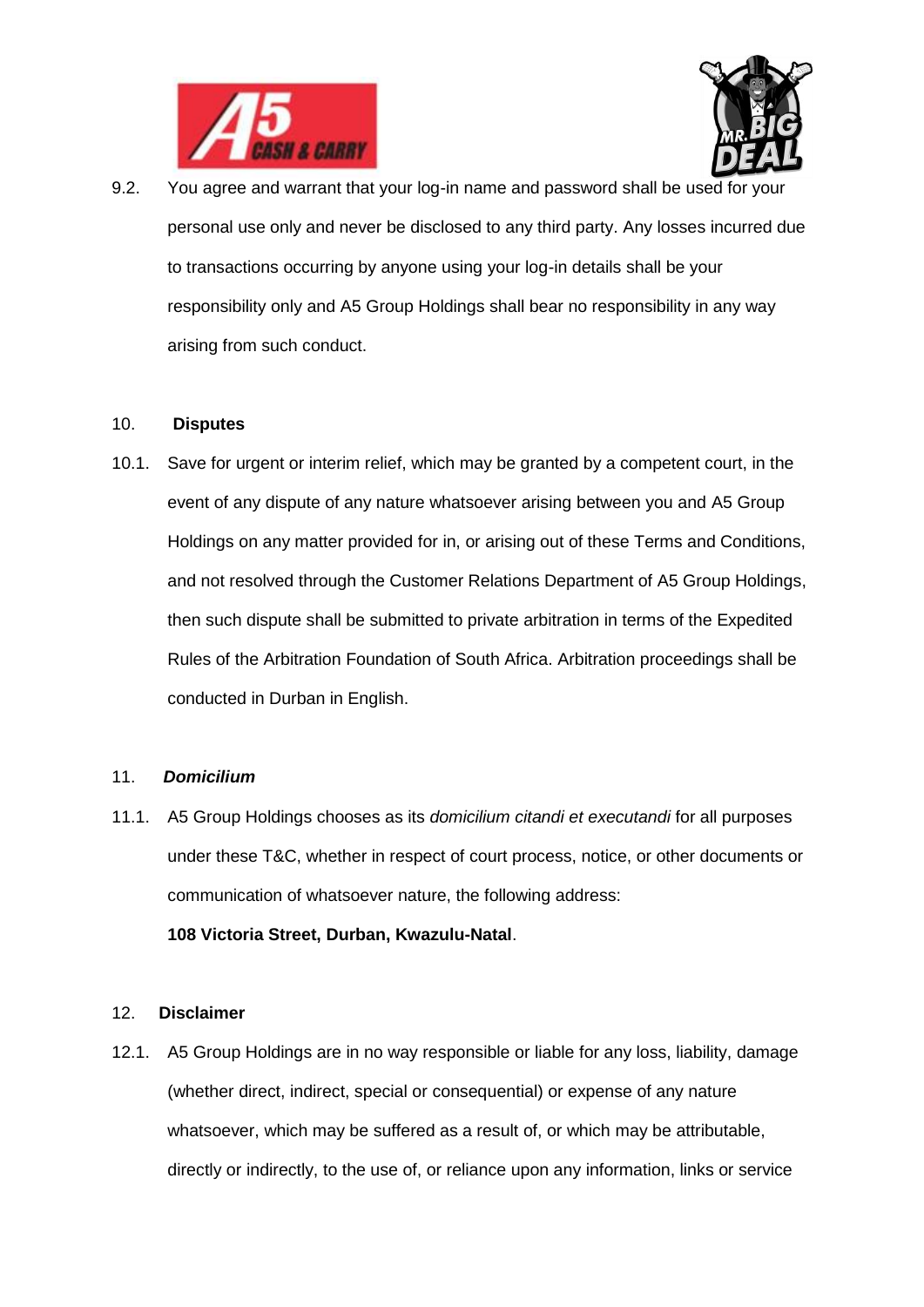



provided through the website, or any actions and/or liability for consequential or incidental damages.

- 12.2. A5 Group Holdings will not be responsible for any interruption, delayed or failed transmission, loss of programs or other data, storage or delivery of information, resulting from whatsoever cause.
- 12.3. All information appearing on the website is provided without any representations or warranties whatsoever, whether express or implied.
- 12.4. The information contained on the website provides general information on particular subjects and is not an exhaustive treatment of such subjects.
- 12.5. Prices, specials and promotions displayed on the website are exclusive to the website will be marked as such and do not apply in-store unless stipulated. Specific in-store prices, specials and promotions do not always apply to this website unless stipulated. Images are for illustrative purposes only.

#### 13. **Return Policy**

- 13.1. A5 Group Holdings strives to provide the best possible service to its customers and has put the appropriate measures in place to ensure all its staff and suppliers are fully aware of and comply with the Consumer Protection Act. We are committed to operate our business in terms of the requirements of the Consumer Protection Act and our returns policy is aligned therewith.
- 13.2. A5 Group Holdings' quality assurance:
- 13.2.1. A5 Group Holdings only stocks quality goods. We are confident that you will be satisfied with every purchase you make, but should you experience any problems or concern, please refer to the options listed below. We are committed to operate our business in terms of the Consumer Protection Act and all policies are subject to the applicable law.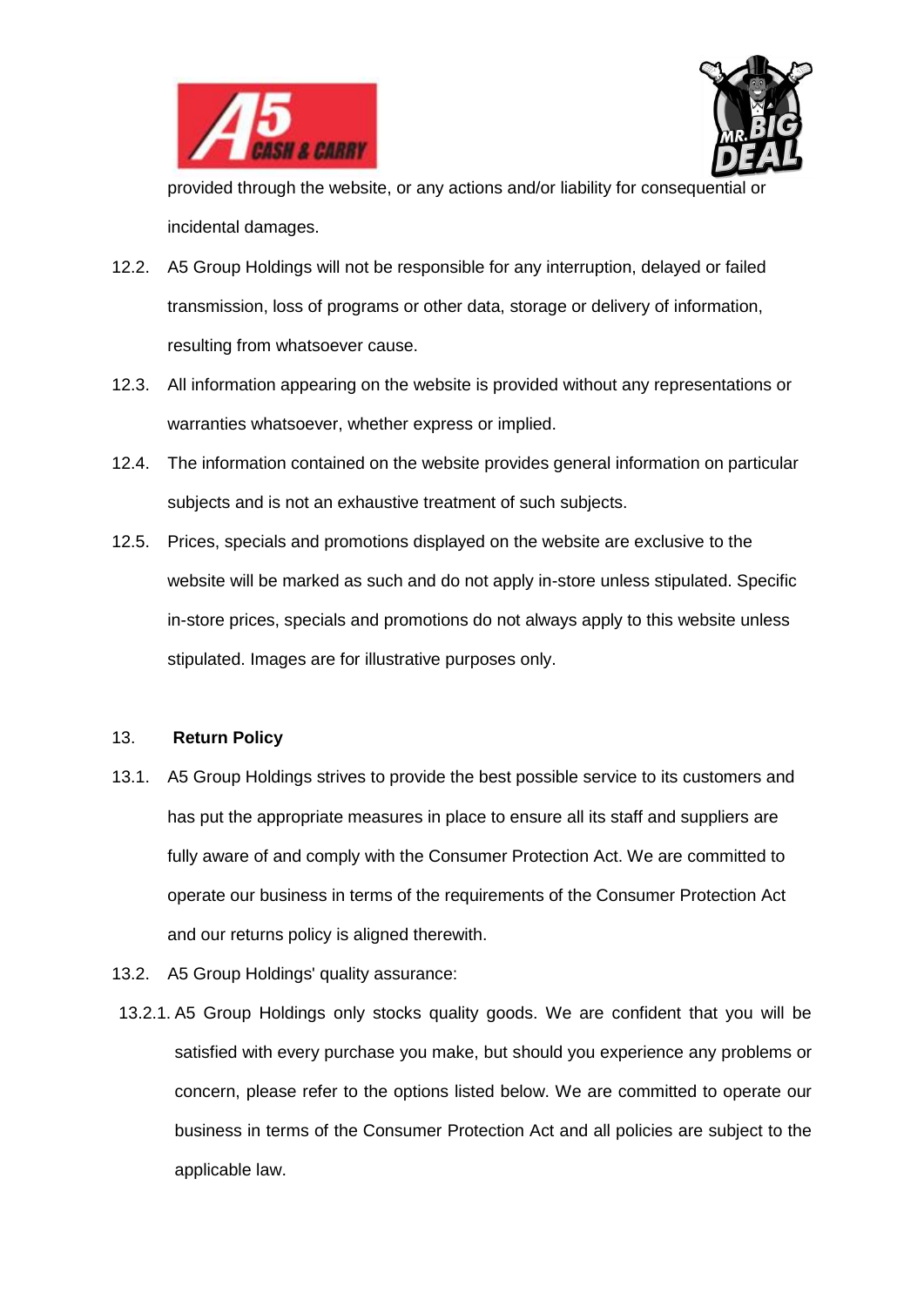



## 13.3. **14 day exchange or refund policy**

- 13.3.1. We will refund or exchange most goods if you return them within 14 days of purchase. However, the goods must still be in their original condition and packaging, and you may not have used them at all i.e. the security seal or shrink wrap is intact (if applicable) and unused. We will exchange or refund products provided there is a valid proof of purchase.
- 13.3.2. Certain items excluded from the 14-day exchange or refund policy;

# 13.3.3. General

- For hygiene purposes, A5 Group Holdings will not allow returns on, including, but not limited to, any face masks, earrings, cosmetics, roll-on, face creams, jewellery.
- In the event of A5 Group Holdings agreeing to accept returned goods, a 20% handling may be levied.
- Goods which are sold as "clearance sale items", damaged, defective, used or repaired, where we disclosed these facts to you before you bought the goods
- 13.3.4. Any goods that are defective are to be returned within 7 days of delivery and in the case of calculators, within the first 6 months after you received them from us, in order for same to be either repaired or replaced, alternatively give you a refund. Please note that it may not be possible to determine in-store whether goods have been damaged or what the cause of a failure or defect may be. This is of importance as it determines whether the goods may be repaired, replaced or refunded. Accordingly, we reserve the right to refer returned goods for technical assessment by the manufacturer or authorised service centre prior to repairing, replacing or refunding and to provide you with feedback within 14 days of receipt of the returned goods and to act accordingly. We may arrange for the assessment to take place at your home where applicable.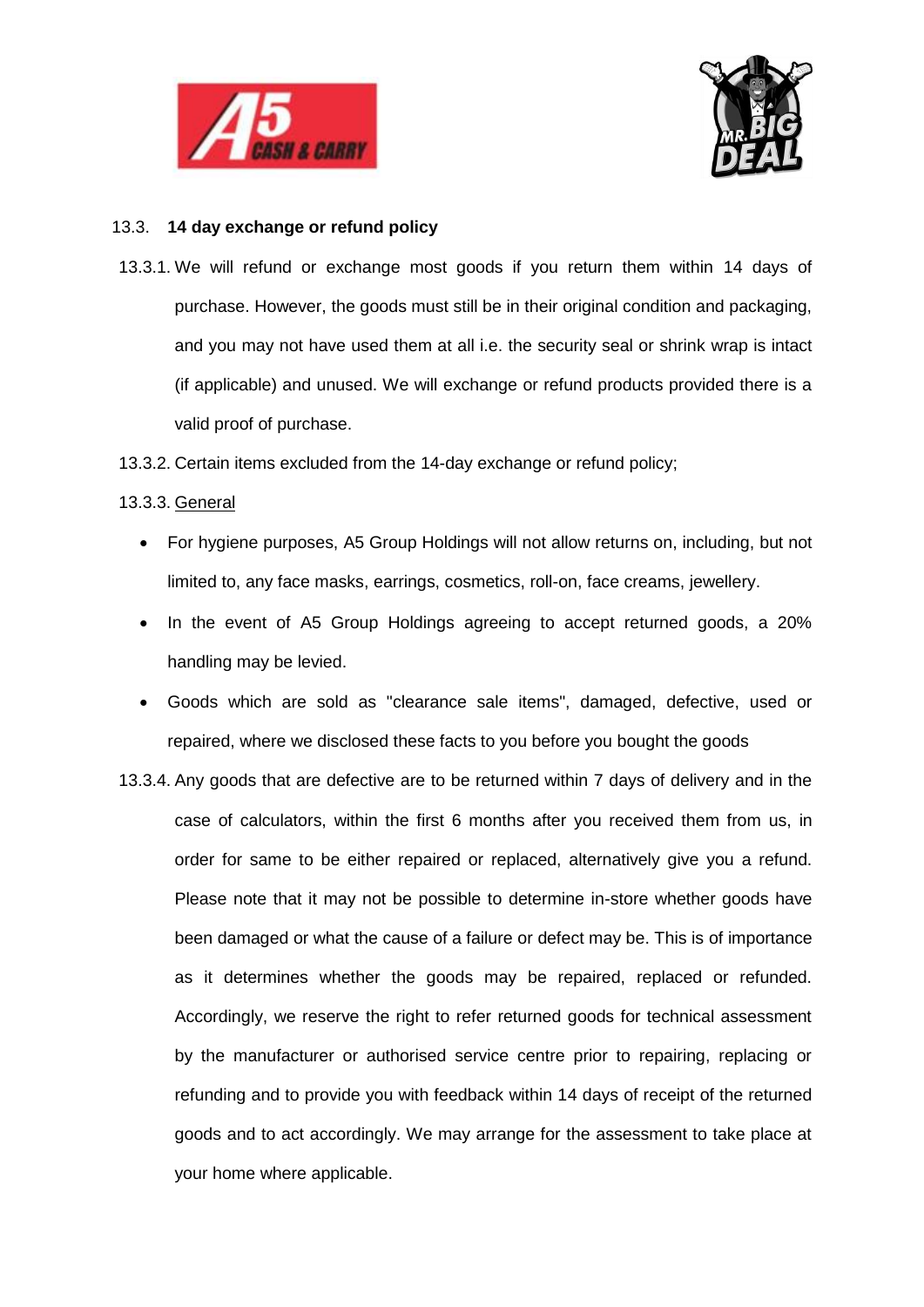



- 13.3.5. Repair, replacement or a refund will only apply to defects in the process of manufacturing the goods and will not apply in instances, including, but not limited to, the following instances:
- 13.3.5.1. Damage caused by external factors but not limited to lightning, power surges, fire or water damage;
- 13.3.5.2. Damage caused by misuse or abuse to the goods;
- 13.3.5.3. Goods used for a purpose other than the purpose for which they were manufactured;
- 13.3.5.4. Goods used contrary to their instruction manuals;
- 13.3.5.5. Accidental damage;

## **Refunds**

- 13.3.6. Should it be necessary for you to receive a refund, the refund will be in the same manner in which you paid A5 Group Holdings, once we have accepted a return and approved a refund, you will receive the refund in one of the following ways:
- 13.3.7. Electronic transfer directly into your account (allow at least 10 working days from date of receipt of the returned items, alternatively from date of a refund being approved)
- 13.3.8. Cash (if the original payment was made in cash)
- 13.3.9. Credit card (by reversal back to your credit card/debit card and subject to banking delays)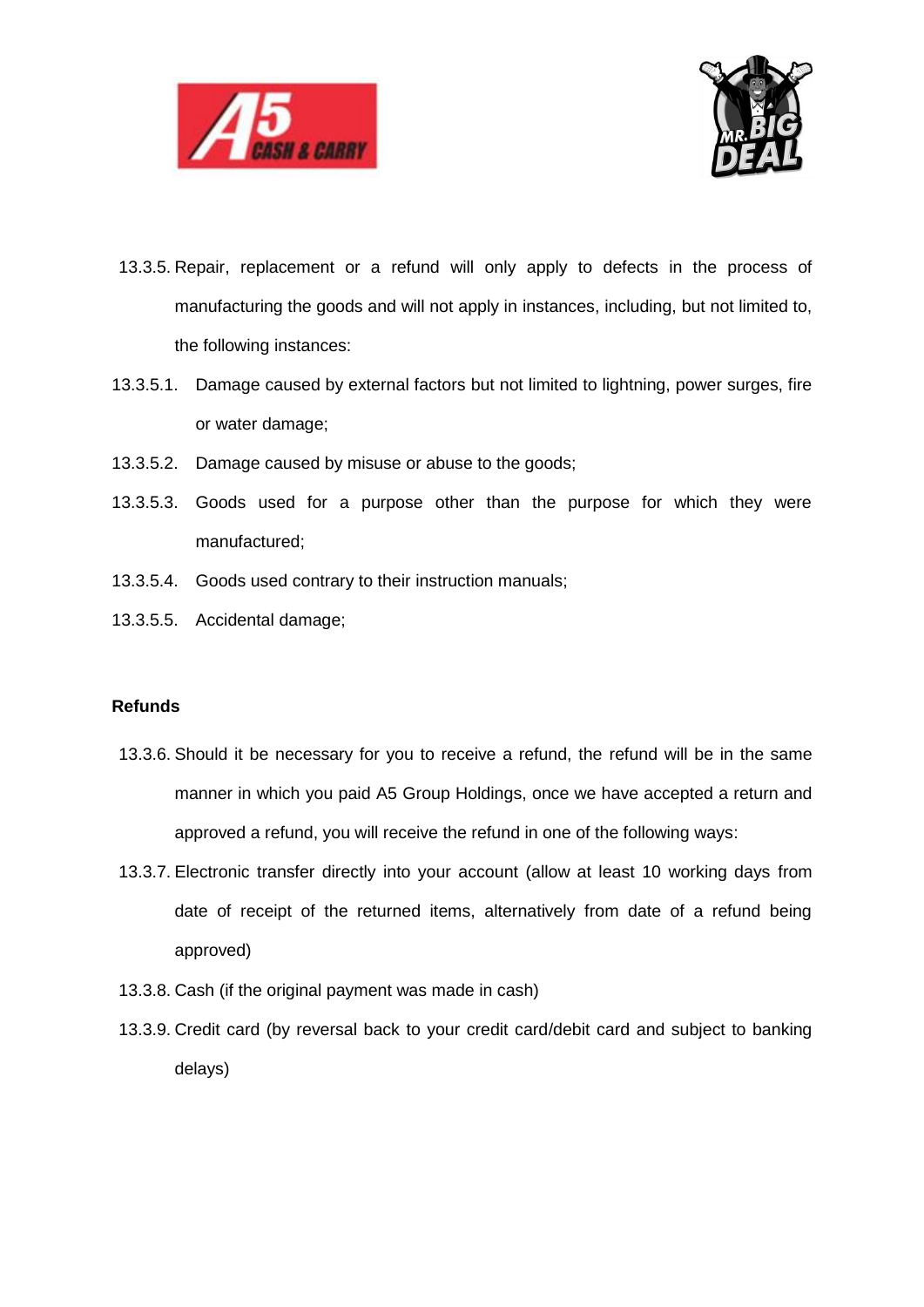



## 14. **Delivery Policy**

- 14.1. A5 Group Holdings undertakes to do everything possible to ensure the secure and timeous delivery of all your purchases within 7 – 10 business days from date of payment being received by A5 Group Holdings.
- 14.2. All deliveries are only to addresses within the Republic of South Africa.
- 14.3. Please check your order, contact and address details carefully before you submit it as changes cannot be made once you have received confirmation of your order.
- 14.4. All orders will be delivered during normal working hours (between 08h30 and 17h00) on week days only, and will be delivered in due course. Please ensure that there is somebody available at the premises to receive the order. The cost of the delivery will be as displayed on the website at the time of making your purchase. This may vary from time to time and may change without notice.
- 14.4.1. Proof of identity of the person signing for the parcel will be required (valid proof of identity will constitute an Identity Document book or a driver's license).
- 14.4.2. The identity number of the person receiving your parcel will be noted on the Delivery Note by the courier/A5 Group Holdings representative, and you will receive a copy of the signed and completed Delivery Note and a Tax Invoice for your records.
- 14.4.3. Please ensure that the A5 Group Holdings sealing tape securing your parcel is unbroken and the parcel is undamaged.
- 14.4.4. In the unlikely event that any product/s is found to be missing thereafter, A5 Group Holdings will not accept responsibility for said product/s; or
- 14.4.5. You may request the courier/A5 Group Holdings representative to return the parcel, clearly stating the reasons as to why on the Delivery Note. Thereafter, you will be contacted by a A5 Group Holdings representative in due course.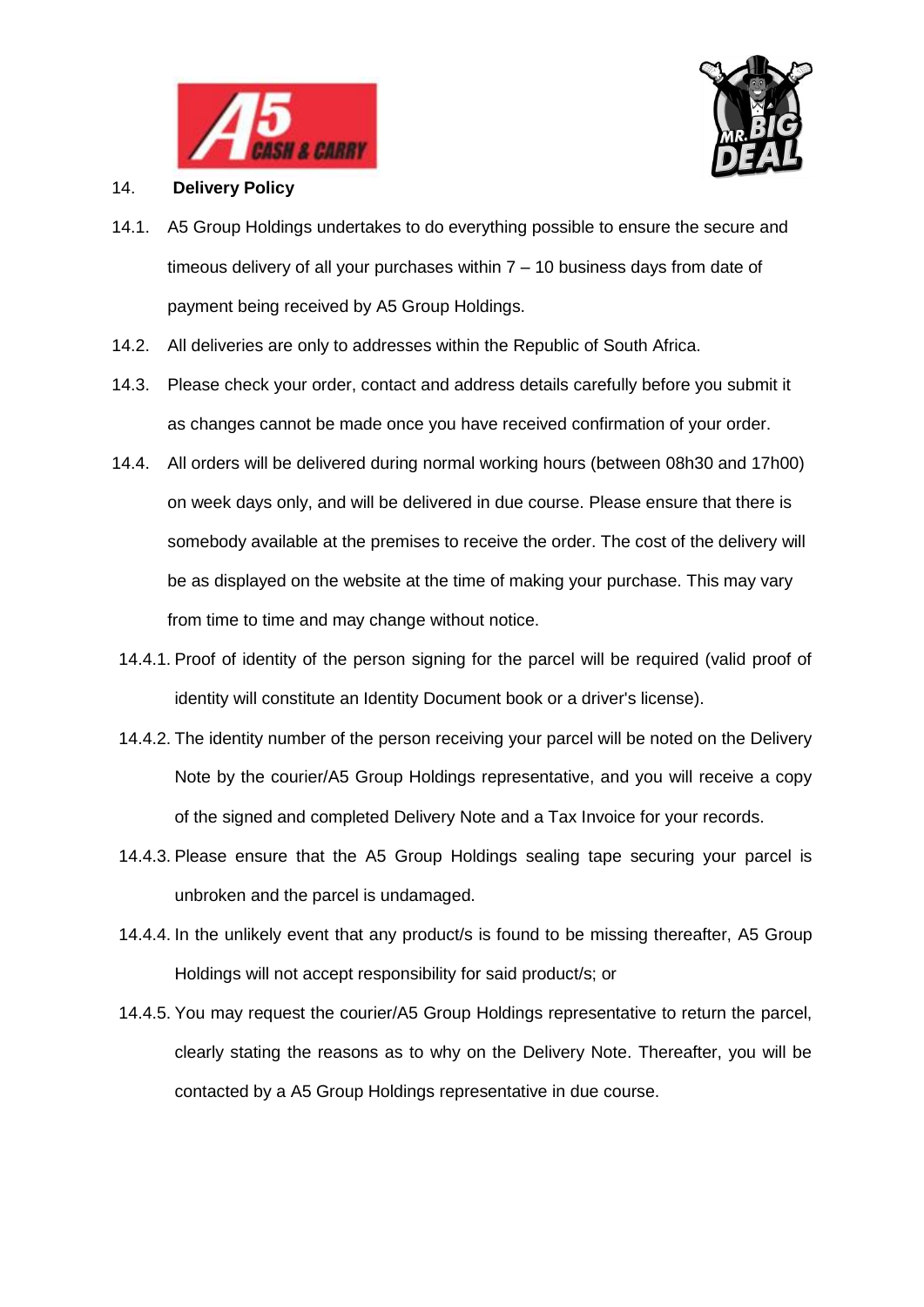



14.4.6. A5 Group Holdings makes every effort to ensure that the information displayed on our website is up to date and accurate at all times. However, should an ordered item be out of stock, or any other delay in delivery will occur, every effort will be made to contact and inform you of same and, if necessary, make alternative arrangements, including a refund of the amount paid in respect of the item.

#### 15. **Payment Options**

- 15.1. You may make payment of your order charges, as well as the delivery fees (as applicable), online by providing A5 Group Holdings with your credit/debit card details.
- 15.2. Kindly note that A5 Group Holdings accepts the following payment methods: Visa; Visa Debit; and MasterCard; MasterCard Debit
- 15.3. If A5 Group Holdings are unable to successfully process your credit or debit card payment for your order or do not receive an EFT payment of the full amount in time, your order may be cancelled. Every effort will be made to notify you before the order are cancelled.
- 15.4. You authorise A5 Group Holdings to debit the amount that is payable for an accepted order from your nominated credit/debit card to pay for the charges and fees (as applicable).
- 15.5. You will be provided with a receipt/invoice at time of delivery or collection (as applicable) which specifies the total fees and charges for the Products in the order.